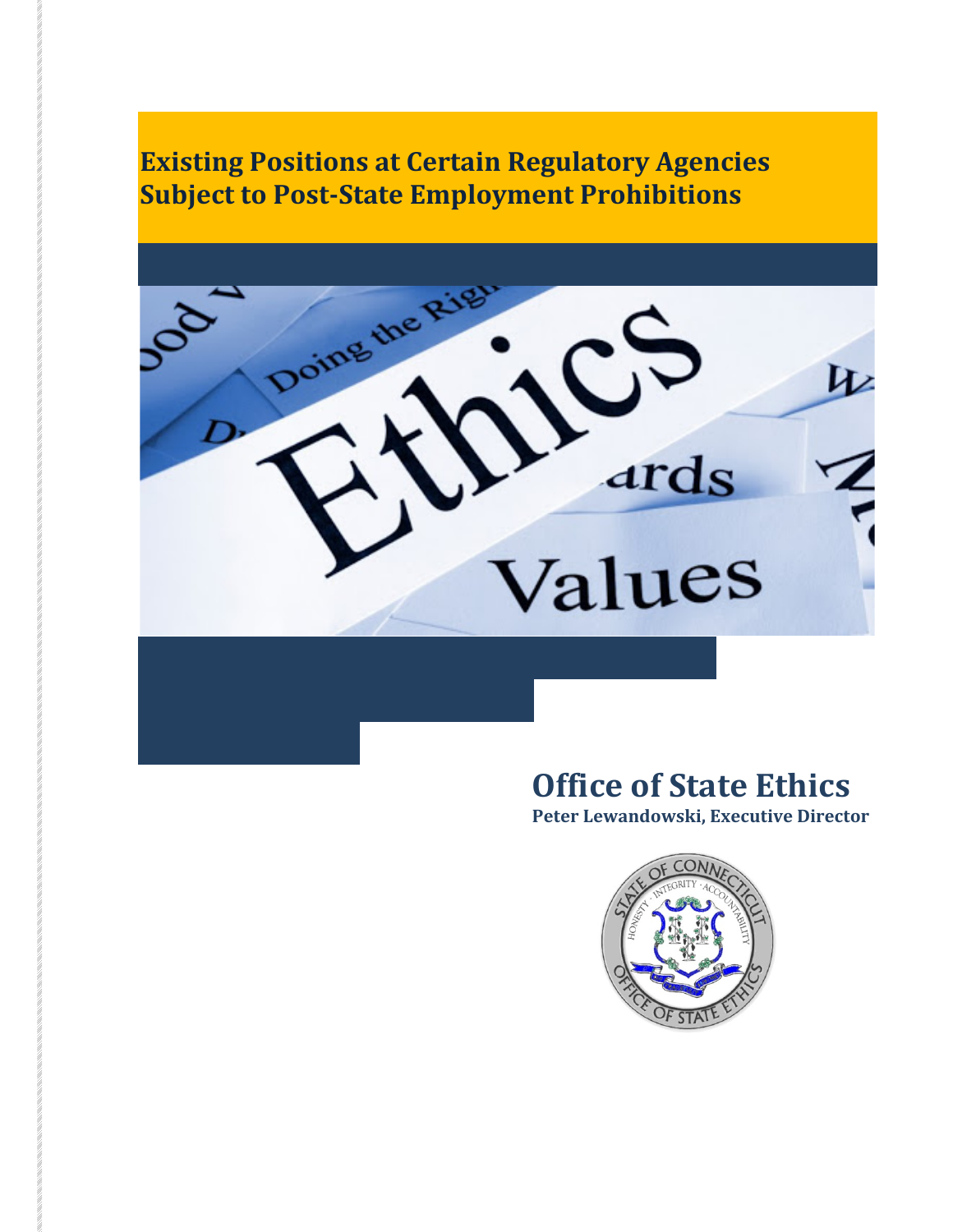# **Public Act 21-164 An Act Concerning the Office of State Ethics**

#### **Positions Subject to Revolving Door Provisions (§ 9)**

The Code of Ethics for Public Officials generally prohibits public officials and state employees in certain regulatory agencies who hold positions with significant decisionmaking or supervisory responsibilities from accepting employment for one year after leaving state service with a business subject to regulation by their former agency. (The prohibition is two years for certain employment in the gaming industry.) Under current law, covered positions are designated by the Office of State Ethics ("OSE"), in consultation with the applicable agency, and adopted as regulations by Citizen's Ethics Advisory Board ("CEAB").

[Public Act 21-164](https://www.cga.ct.gov/asp/cgabillstatus/cgabillstatus.asp?selBillType=Public+Act&which_year=2021&bill_num=164) requires that by November 1, 2021, and at least annually from then on, the act instead requires the heads of certain executive branch regulatory agencies or their designees to electronically submit to OSE designations of all existing positions that are subject to these restrictions. They must do so in a manner CEAB prescribes. As under current law, they must make these designations in consultation with the OSE.

Under the act, the agency head or designee must submit any newly created positions that are subject to these provisions, but not included in the annual submission to OSE, within 30 days after the position's creation. OSE must prepare a list of all designated positions and post it on its website.

As under current law, the designation requirement applies to the Office of Health Strategy's Health Systems Planning Unit; Connecticut Siting Council; Department of Banking; Insurance Department; Department of Emergency Services and Public Protection; the Public Utilities Regulatory Authority, including the Office of Consumer Counsel; and the Department of Consumer Protection.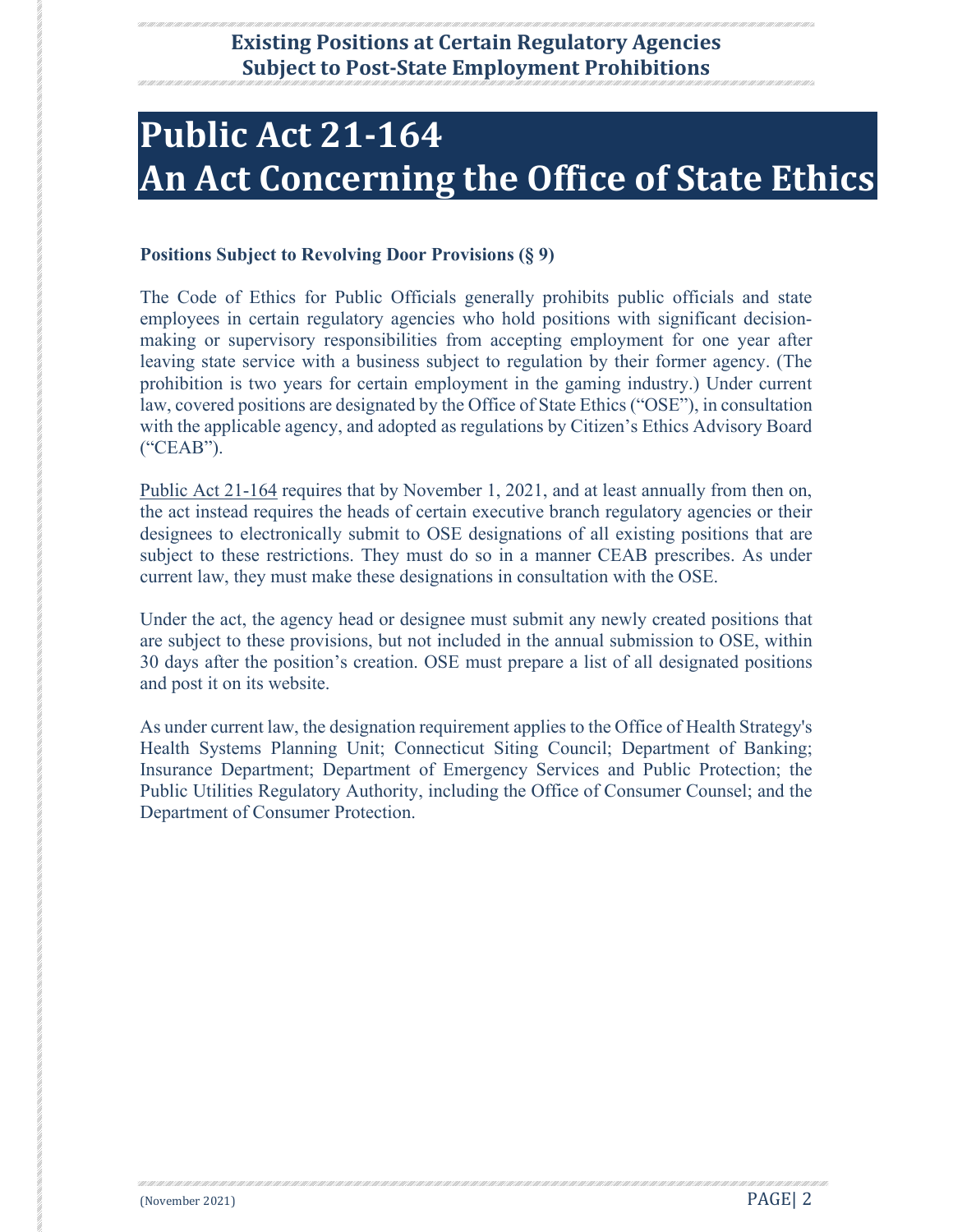# **Designated Positions Section 1-84b (c) Designations**

#### **[SECTION 1-84b \(c\) DESIGNATIONS](https://search.cga.state.ct.us/sur/chap_010.htm#sec_1-84b)**

#### APPLICABLE LAW - [Section 1-84b \(c\)](https://search.cga.state.ct.us/sur/chap_010.htm#sec_1-84b) provides as follows:

(c) The provisions of this subsection apply to present or former executive branch public officials or state employees of an agency who hold or formerly held positions which involve significant decision-making or supervisory responsibility. Such positions shall be designated as such by the agency concerned, in consultation with the Office of State Ethics, except that such provisions shall not apply to members or former members of the boards or commissions who serve ex officio, who are required by statute to represent the regulated industry or who are permitted by statute to have a past or present affiliation with the regulated industry. On or before November 1, 2021, and not less than annually thereafter, the head of each agency concerned, or his or her designee, shall submit the designation of all positions in existence on such date that are subject to the provisions of this subsection to the office electronically, in a manner prescribed by the Citizen's Ethics Advisory Board. If an agency creates such a position after its annual submission under this subsection, the head of such agency, or his or her designee, shall submit the designation of the newly created position not later than thirty days after the creation of such position. As used in this subsection, "agency" means the Health Systems Planning Unit of the Office of Health Strategy, the Connecticut Siting Council, the Department of Banking, the Insurance Department, the Department of Emergency Services and Public Protection, the office within the Department of Consumer Protection that carries out the duties and responsibilities of sections 30-2 to 30-68m, inclusive, the Public Utilities Regulatory Authority, including the Office of Consumer Counsel, and the Department of Consumer Protection and the term "employment" means professional services or other services rendered as an employee or as an independent contractor.

(1) No public official or state employee in an executive branch position designated pursuant to the provisions of this subsection shall negotiate for, seek or accept employment with any business subject to regulation by his agency.

(2) No former public official or state employee who held such a position in the executive branch shall, within one year after leaving an agency, accept employment with a business subject to regulation by that agency.

(3) No business shall employ a present or former public official or state employee in violation of this subsection.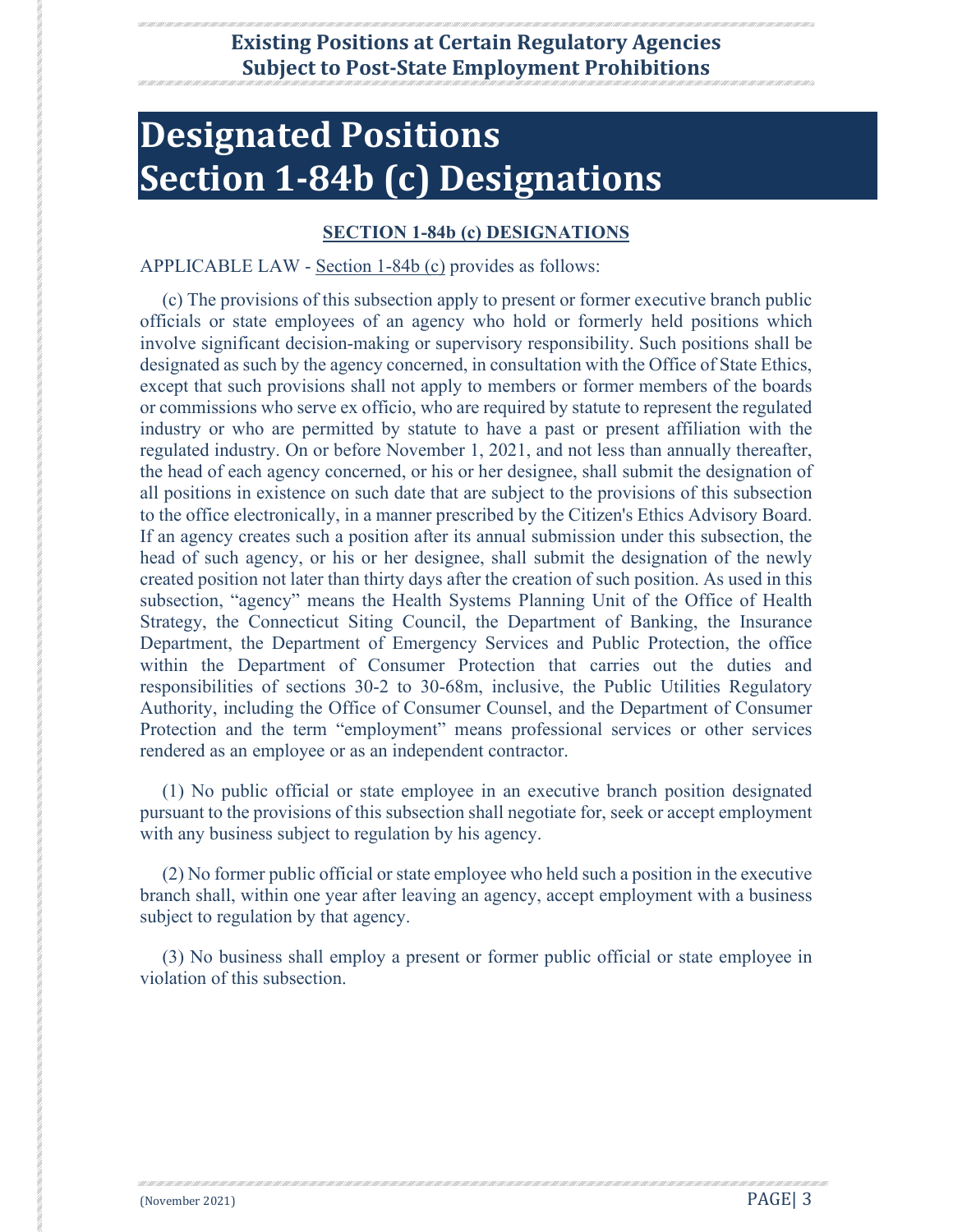#### **Designated Positions by Agency - Section 1-84b (c) Designations**

#### **Department of Banking**

Banking Commissioner Deputy Banking Commissioner Director of Financial Institutions Director of Securities & Business Investments Division Director of Consumer Credit Division Director of Government Relations and Consumer Affairs and Fiscal Administrative Manager 1

#### **Insurance Department**

Commissioner Deputy Commissioner Director of Consumer Affairs Director of Property & Casualty Division Director of Life & Health Division Director of Legal Division Director of Financial Regulation Division Director of Market Conduct/Fraud Investigation & Licensing Division Chief Insurance Actuary Insurance Program Manager – Captive Insurance

#### **The Health Systems Planning Unit of the Office of Health Strategy**

Executive Director Deputy Director General Counsel Planning Analyst Principal Health Care Analyst HSP Manager

#### **Connecticut Siting Council**

Members Appointed by the Governor (5) Member Appointed by President Pro Tempore of the Senate Member Appointed by Speaker of the House Executive Director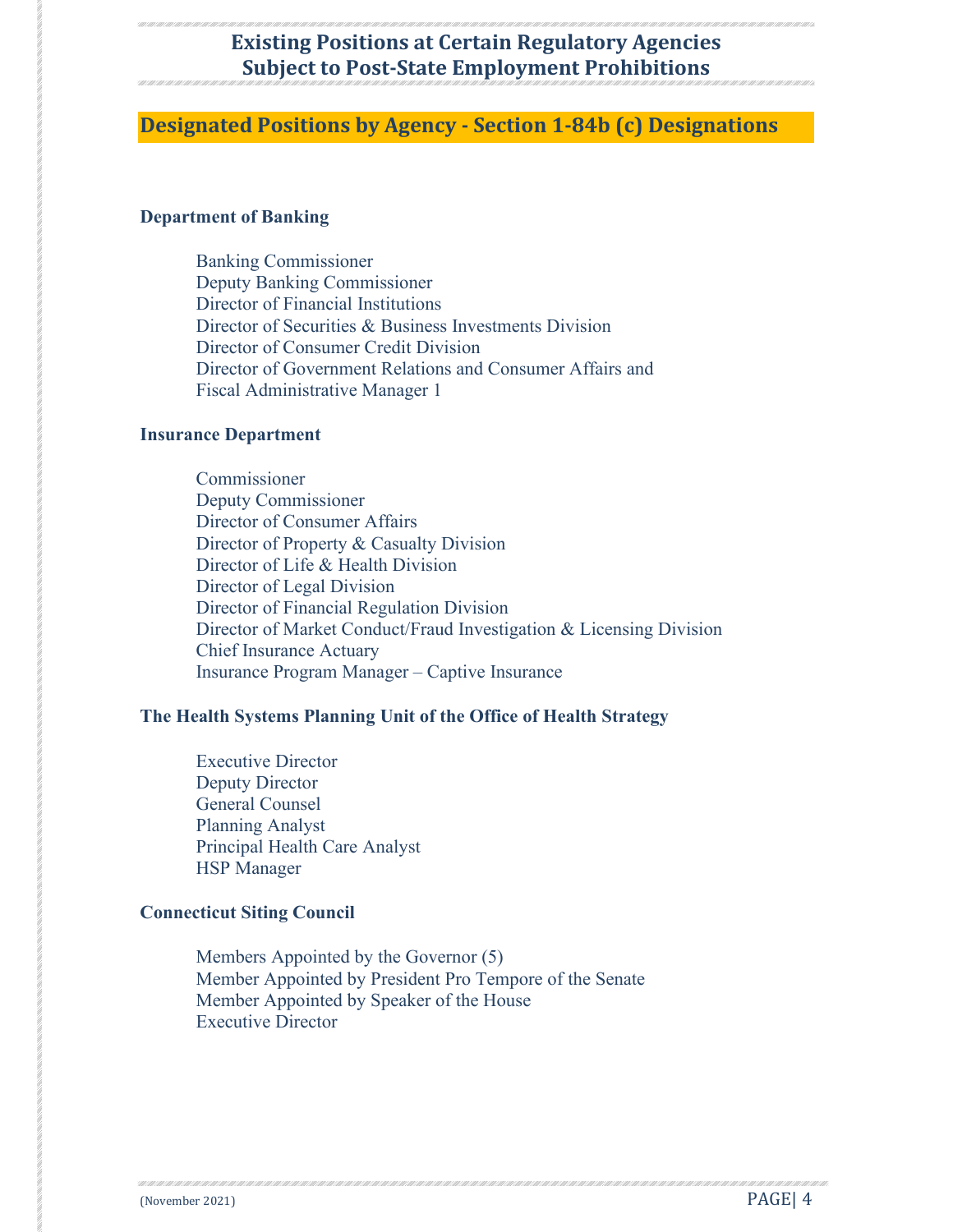## **Designated Positions by Agency - Section 1-84b (c) Designations (Continued)**

#### **Public Utilities Regulatory Authority**

Chairperson Vice‐Chairperson Commissioner Office Director (Legal) Public Utility Chief of Utility Regulation Director of Legislation, Regulations and Communications Public Utilities Director of Utility Regulation Procurement Manager Director of Adjudications

#### **Department of Consumer Protection**

Commissioner Deputy Commissioner Legal Director Legal Program Director State Program Manager within Legal

#### **Liquor Control Division, Department of Consumer Protection**

Chairman Commissioners CP Division Director for Liquor

#### **Department of Emergency Services and Public Protection**

**Commissioner** Deputy Commissioner (Colonel) of the Division of State Police Deputy Commissioner of the Division of Emergency Management and Homeland **Security** Director of the Division of Statewide Emergency Telecommunications Agency Legal Director

#### **Office of Consumer Counsel**

Consumer Counsel Supervisor of Utility Financial Analysis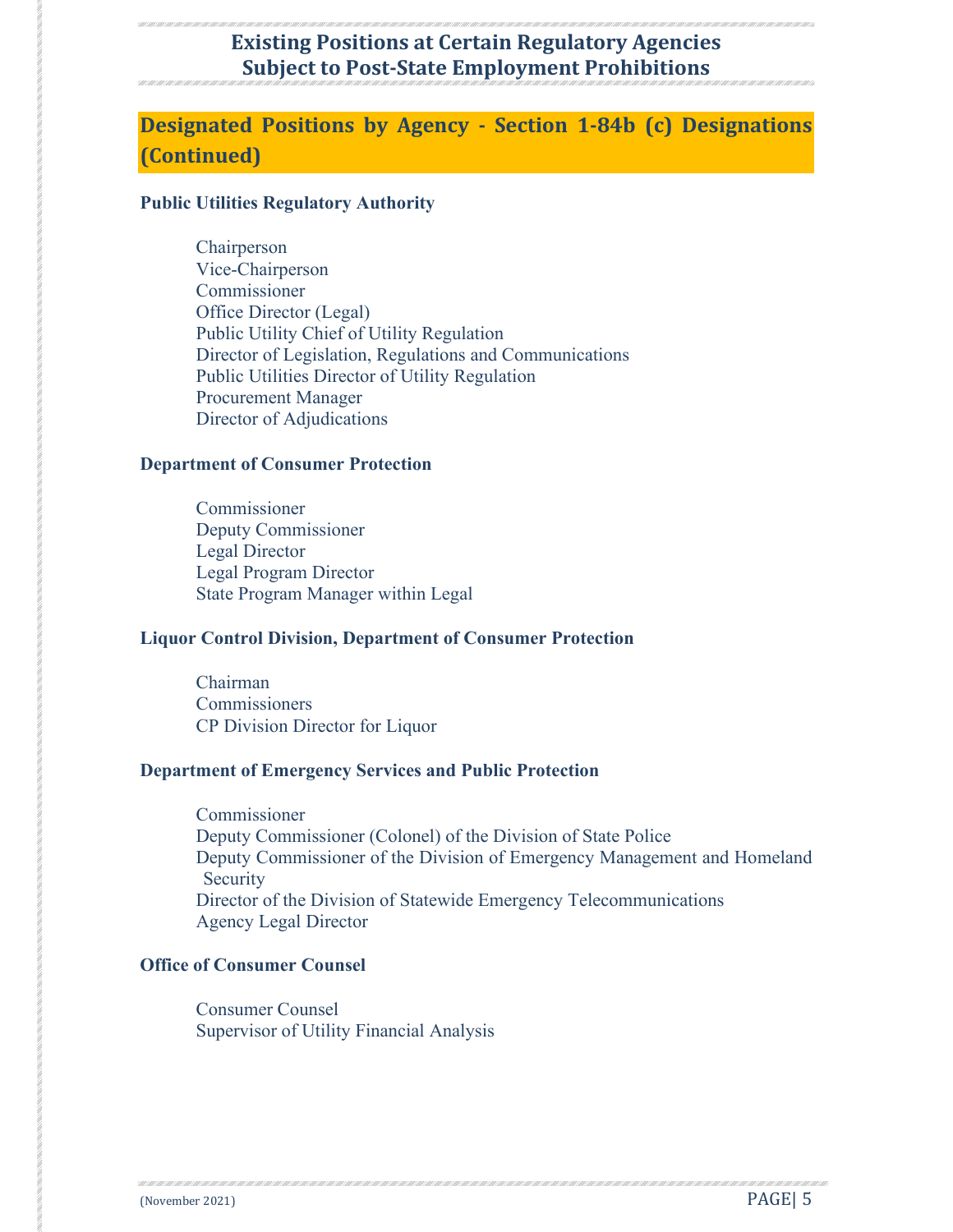# **Designated Positions Section 1-84b (d) Designations**

#### **[SECTION 1-84b \(d\) DESIGNATIONS](https://search.cga.state.ct.us/sur/chap_010.htm#sec_1-84b)**

#### APPLICABLE LAW - [Section 1-84b \(d\) -](https://search.cga.state.ct.us/sur/chap_010.htm#sec_1-84b) (e) provides as follows:

(d) The provisions of subsection (e) of this section apply to (1) present or former Department of Consumer Protection public officials or state employees who hold or formerly held positions which involve significant decision-making or supervisory responsibility and designated as such by the department, in consultation with the Office of State Ethics, and (2) present or former public officials or state employees of other agencies who hold or formerly held positions which involve significant decision-making or supervisory responsibility concerning the regulation or investigation of (A) any business entity (i) engaged in Indian gaming operations in the state, and (ii) in which a federallyrecognized Indian tribe in the state owns a controlling interest, or (B) a governmental agency of a federally-recognized Indian tribe engaged in Indian gaming operations in the state, which positions are designated as such by the agency concerned, in consultation with the Office of State Ethics. On or before November 1, 2021, and not less than annually thereafter, the Commissioner of Consumer Protection and the head of each agency concerned, or their designees, shall submit designations of all positions in existence on such date that are subject to the provisions of this subsection to the office electronically, in a manner prescribed by the Citizen's Ethics Advisory Board. If the department or agency concerned creates such a position after its annual submission under this subsection, the Commissioner of Consumer Protection or the head of such agency, as applicable, or their designees, shall submit the designation of the newly created position not later than thirty days after the creation of such position.

(e) (1) No Department of Consumer Protection public official or state employee or other public official or state employee described in subdivision (2) of subsection (d) of this section shall negotiate for, seek or accept employment with (A) a business entity (i) engaged in Indian gaming operations in the state, and (ii) in which a federally-recognized Indian tribe in the state owns a controlling interest, or (B) a governmental agency of a federally-recognized Indian tribe engaged in Indian gaming operations in the state.

(2) No former Department of Consumer Protection public official or state employee or other former public official or state employee described in subdivision (2) of subsection (d) of this section, who held such a position shall, within two years after leaving such agency, accept employment with (A) a business entity (i) engaged in Indian gaming operations in the state, and (ii) in which a federally-recognized Indian tribe in the state owns a controlling interest, or (B) a governmental agency of a federally-recognized Indian tribe engaged in Indian gaming operations in the state.

(3) As used in this subsection, "employment" means professional services or other services rendered as an employee or as an independent contractor.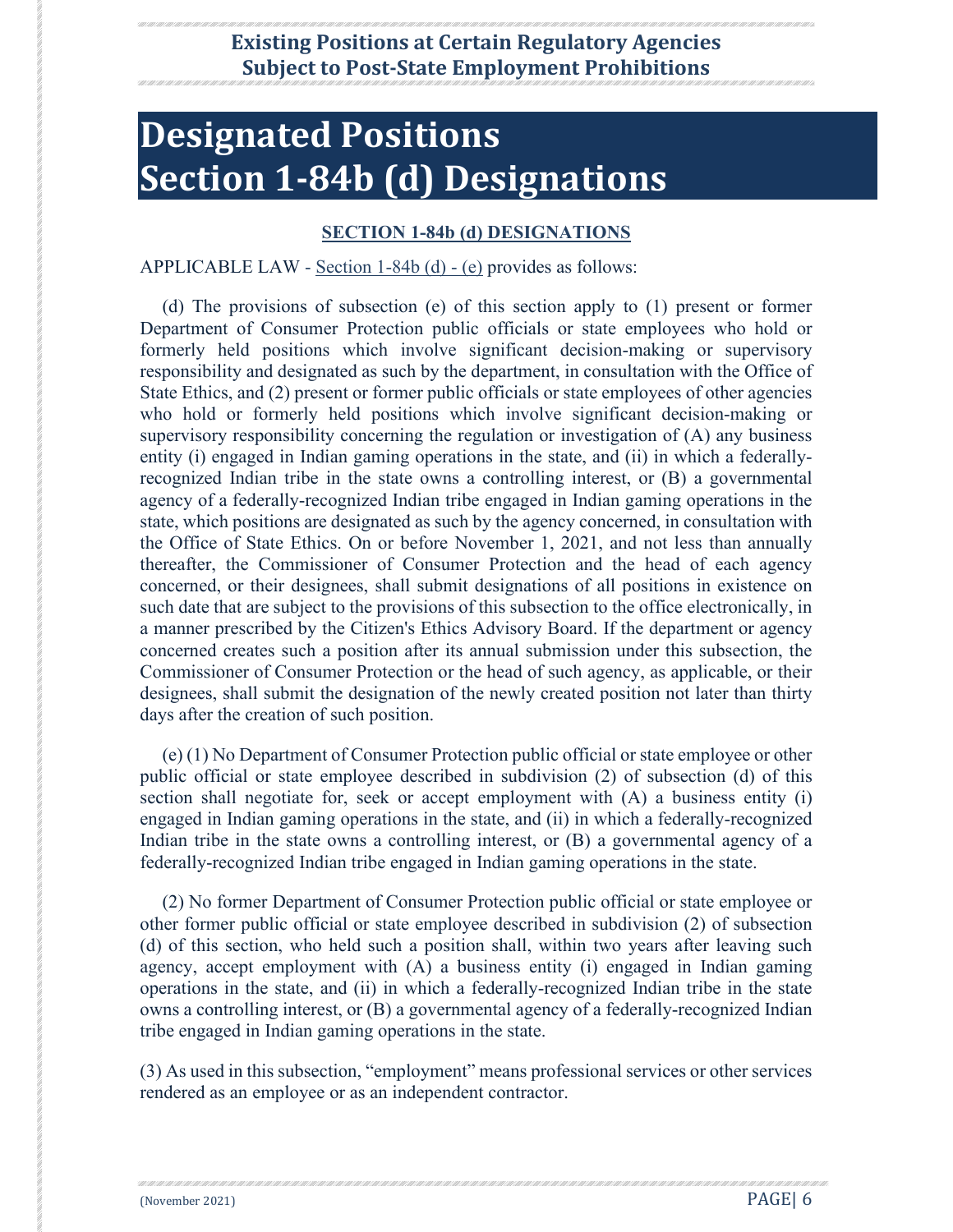#### **Designated Positions by Agency - Section 1-84b (d) Designations**

#### **Department of Consumer Protection – Gaming**

CP Division Director for Gaming Special Revenue Assistant Unit Head (Hearings) CP Gaming Regulation Supervisor (Casino) Supervising Accounts Examiner (Casino) Accounting Manager License and Applications Supervisor (Casino) Application Review Committee Members State Program Manager within Legal having responsibilities for Gaming

#### **Department of Emergency Services and Public Protection**

Commissioner Deputy Commissioner (Colonel) of the Division of State Police